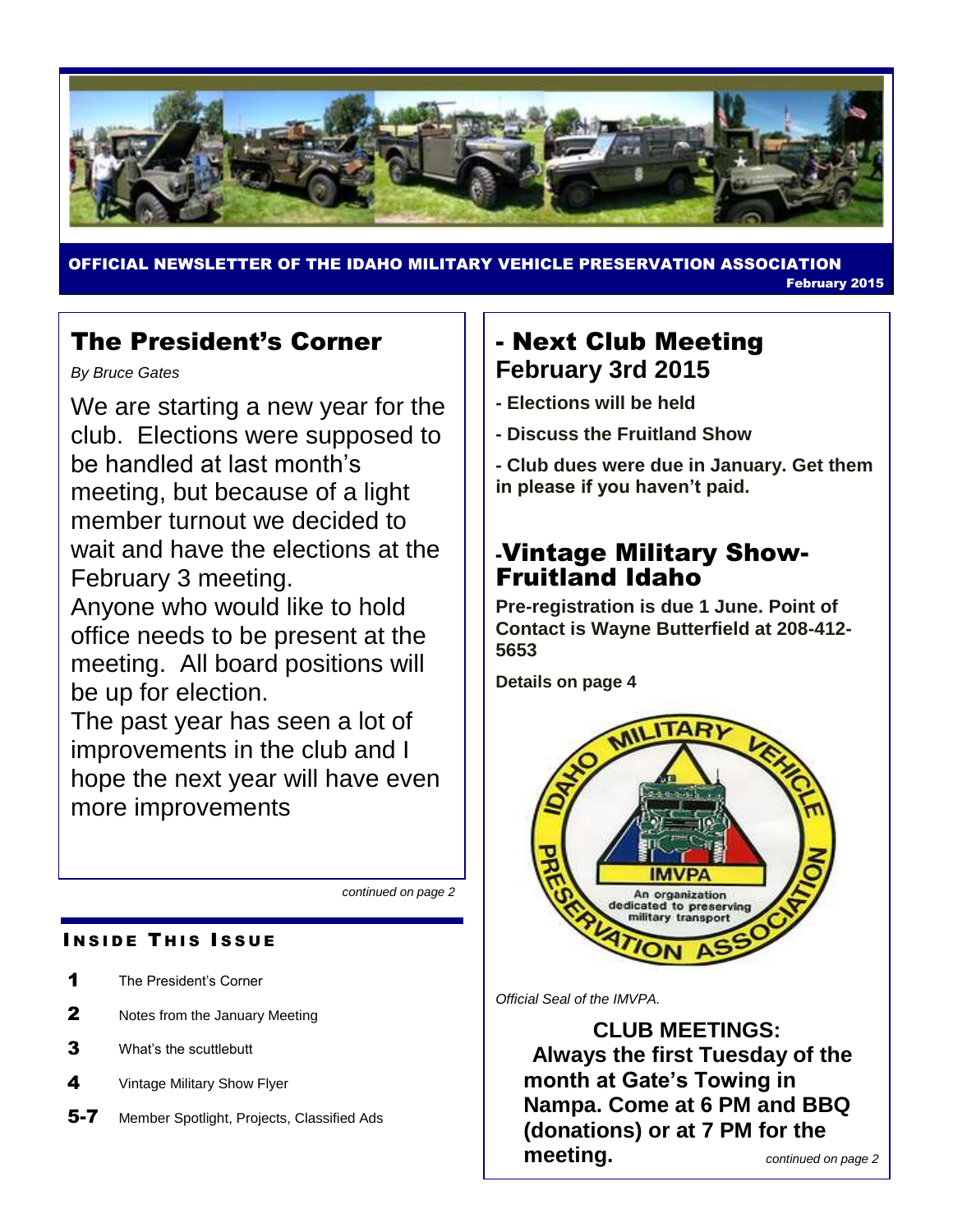I would like to take this opportunity to thank all of those who have helped me with club activities over the last year. Every function we have is a lot of work and the more people working the easier it is to make it a success so thank you again for all your help.

Thank you,

Bruce Gates President

## **Notes from the January meeting.**

**Meeting started at 7:05 and ended at 7:30.**

**There wasn't a lot of participation at this meeting. Only 10 members were in attendance (including 3 officers). It could be due to weather or? For this reason the January agenda moved to the February meeting.** 

**Elections will now take place in February. We are asking for max participation for this event. All positions are open of course. The secretary (Bill) has stepped down due to work conflicts. The newsletter editor (Barry) has turned all duties over to Ron. The President (Bruce) indicated he would be willing to run for another year maximum.** 

**The Treasurer (James) gave his report. He indicated that the club is doing well due to the profits generated at the show (better than the year before). He also noted that members need to pay dues now.** 

**Some members pay dues to Alex and that is okay. Otherwise send dues to Gates Towing if paying by mail, or pay at the next club meeting. He also published a hardcopy of the club social roster to anyone who desires it.**

**Barry McCahill let everyone know that the movie "Bravo! Common Men, Uncommon Valor" is coming to the Egyptian Theater on March 30th 2015. This is a documentary film by Boise film makers. Barry said Cloverdale Funeral home offered to buy tickets to any member of this club. The point of contact for a free ticket is Jack Marion at 208-375- 2212 or jack.marion@ carriageservices.com.** 

**The address for the Egyptian Theater is 700 West main Street, Boise Idaho. Doors open at 6 pm. What is this movie about? Answer: the 77 day siege of Khe Sanh during the Vietnam War. Cost of admission is normally 10\$ for the general public(if paid in advance), and 7\$ for veterans or seniors; or 15\$ at the door.**

**From the president. Bruce has asked for the club members help. There was discussion about publicizing the "Vintage Military Show" in Fruitland 3-6 June. Bruce notes that it seemed the word didn't get out very well last year. If every member would just hang 4 (or More) flyers, and/or make use of their contacts, it might go a long way toward advertising this event.** 

(editors note: the flyer was sent to all members in the last newsletter in both word and PDF; it's also on the website).  $\clubsuit$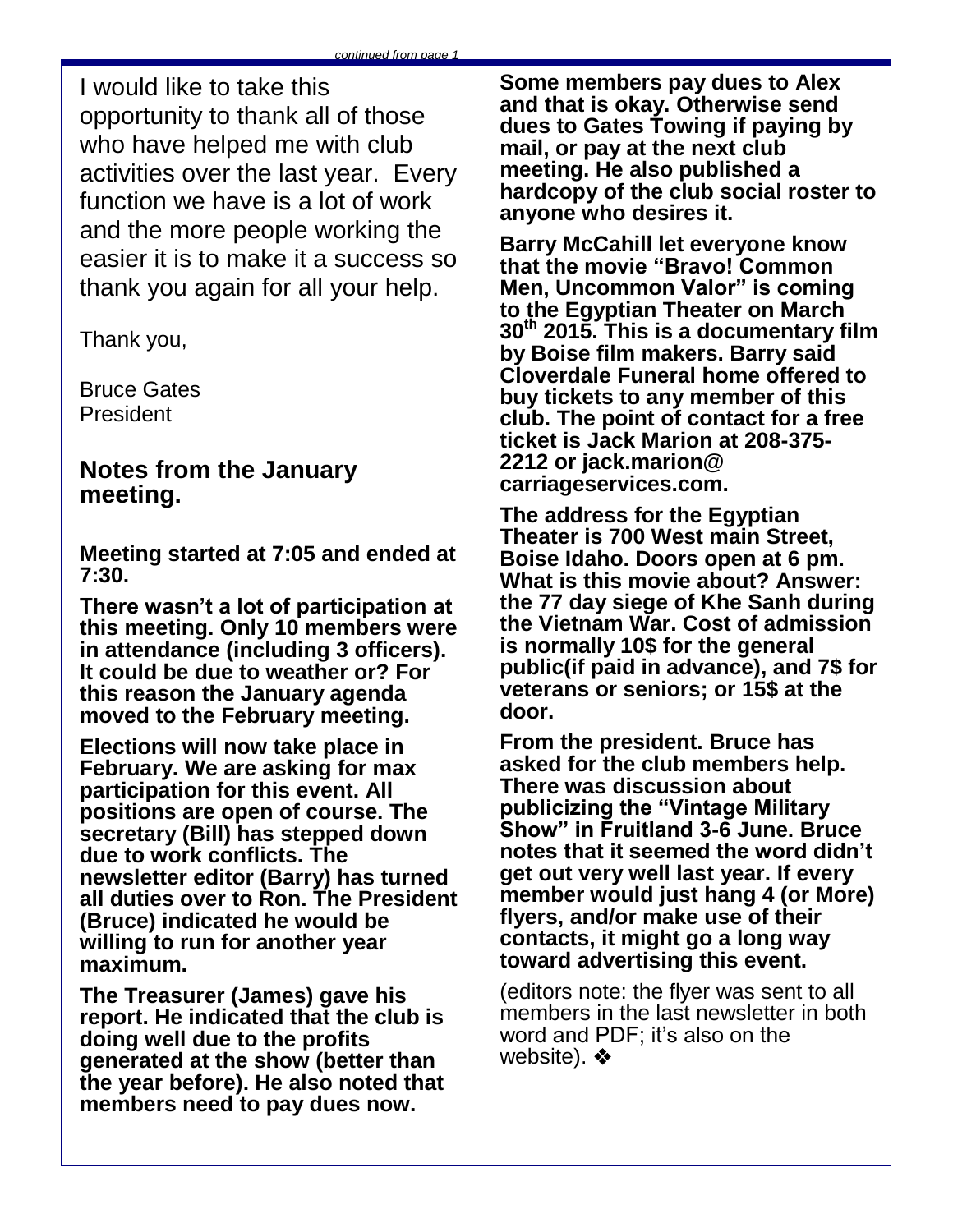## **CALENDAR OF EVENTS**

EVENT: TOWER PARK, LODI CALIF APRIL 19-26TH

EVENT: MEMORIAL DAY MAY 25TH EVENT: FRUITLAND VINTAGE MILITARY SHOW JUNE 3-6TH EVENT: LES SCHWAB MOTORFEST JUNE 20-21ST EVENT: 4<sup>TH</sup> OF JULY PARADES

## PAST EVENTS:

#### THE VETERAN'S DAY PARADE, BOISE IDAHO (SEE PICTURES, THIS ISSUE)

### **SCUTTLEBUTT:**

Barry received this and thought you might enjoy it. Germanwarmachine.com

It's advertised as a non-political website For those with an interest in history.

Anyone need any vintage 4x4 work done? From fabrication to general repair, try **AV4x4.com**. located in Meridian Idaho.

American Vintage 4x4 just opened their doors. They can work on any military vehicle (well they said no tanks!). The owner Kevin is a talented mechanic and fabricator. Summer is coming, so get that rig in top shape now!

# **Club Officers:**

**President: Bruce Gates** (208) 890-2249 / bruce@gatesassoc.net **Vice President: Mike Sword** (208) 422-7668 / SWORDMD@YAHOO.COM **Treasurer: James Galloway** (208) 365-8944 / JNG454@YAHOO.COM **Secretary: Bill Burmeister** (208) 880-1419 / osok677@msn.com **Newsletter Editor: Ron Powell** (801) 243-6753 [RCPOWELL](mailto:rcpowell2001@hotmail.com)2001@HOTMAIL.COM

**From the Newsletter Editor**: I want you for member spotlights! Please contact me for an interview. Also if you have any news, classified ads or photos those can come to me as well. Want your vehicle up on the website? That can be done too!

**From the Treasurer**: Club dues should be coming in now. Cost is 20\$. Five people have already paid for 2015. Lifetime memberships are available for only \$200 (8 members are lifetime members!). In the interest of privacy, treasurer reports will be given at club meetings and not published here. Need to send a check? Your dues can be sent to Gates Towing. Make the check payable to the Idaho Military Vehicle Preservation Association.

> *Good Military Quotes "Don't draw fire; it irritates those around you"*

## **Tires Tires Tires!**

President Bruce is taking numbers now so we can do a **bulk discount tire purchase**. Please let him know soon how many you want. There could be a nice discount in our future!

-President Bruce Gates wanted to pass this on. He said it was worth viewing. Made by 15 year old Lizzy Palmer[.http://www.youtube.com/v/ervaMPt4Ha0&autoplay=1](http://www.youtube.com/v/ervaMPt4Ha0&autoplay=1)



These are available now. These are available exclusively to the IMVPA. This is an ornamental Jeep grill, about 11 inches wide, and cut on a CNC plasma table. It's painted in red oxide primer. Powder coating is available. Price is only 24.00 for a limited time. Here is the best part: do you want something custom cut out? WC Dodge, M38A1? Put in an order and we'll see if we can get it done. Want key chains instead? Let us know  $\odot$  (note custom one offs will likely cost more because they must be designed, programmed and cut. For a quote contact Ron P the newsletter editor.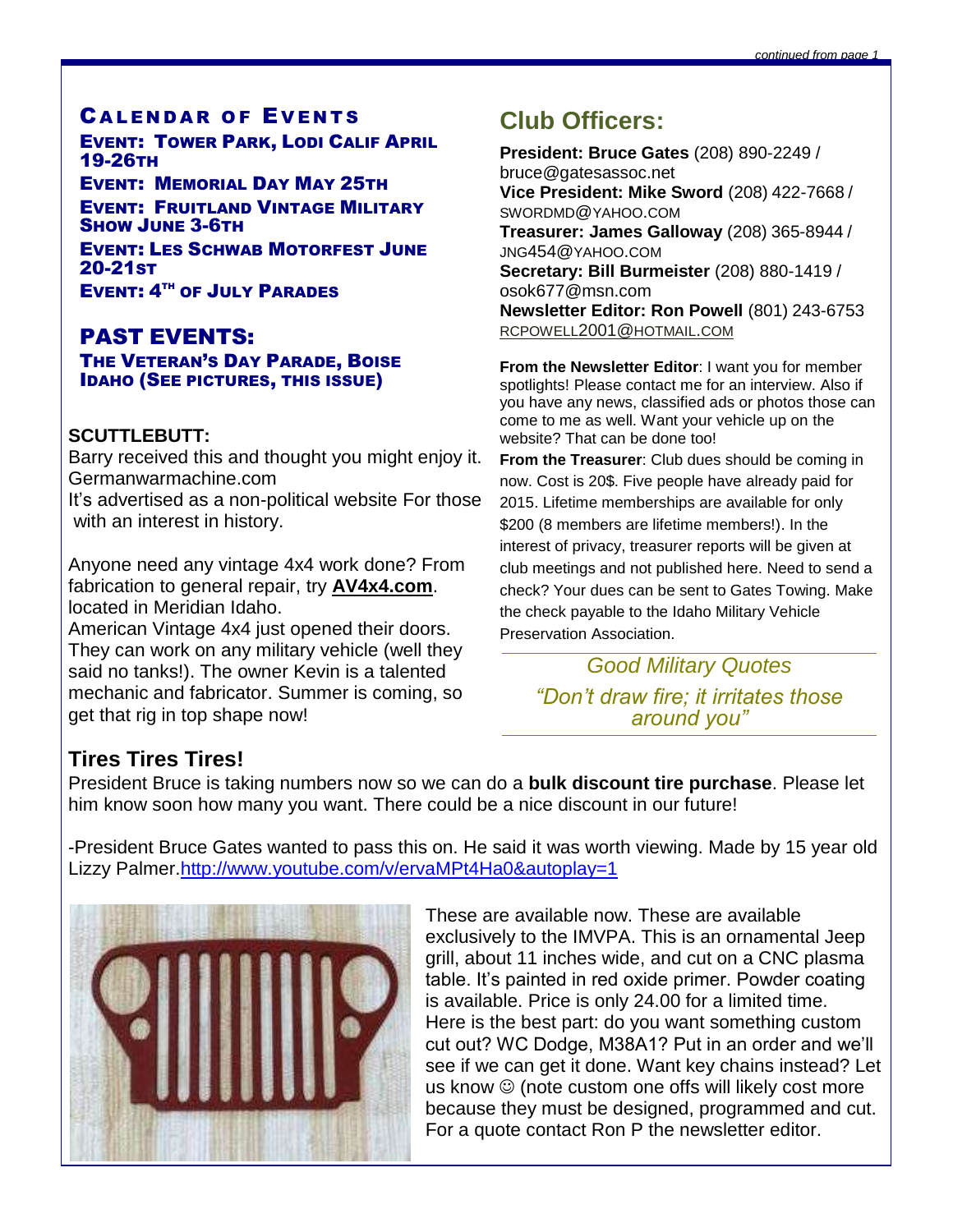# **IDAHO MILITARY VEHICLE ASSOC. ANNUAL** VINTAGE MILITARY SHOW **JUNE 3-6, 2015**

# **IDAHO MILITARY TRANSPORTATION MUSEUM Grounds** Fruitland, Idaho

**FREE ADMISSION** 

Honoring All U.S. Services

Open to the public Fri & Sat



**Vintage Vehicles - See Real** WWII, Korean, Vietnam, Desert Storn Jeeps, Big 6X6 Trucks, Tanks, Half Tracks and many more up close. Raffle-Military items 1:30Saturday **Swap Meet** - Vehicles, Dealers selling military vehicle parts, tools, uniforms, field equipment, manuals, clothing, camping equipment. Bring vour own to sell - spaces available **Transportation Museum open** free to the public **Desert Trail Rides - Daily trail rides Military Displays Vintage Vehicles on Display Demonstrations** Car Crushing Friday & Sat 1 PM





Open 9am to 5pm **Dealer/Vendor Spaces:** \$40.00, 20'X25' (\$30 if Pre-Registered by June 1) Dealer setup Wed & Thur Open to Public Fri & Sat





Vehicles, parts, Uniforms, equipment, tools



Location: Take Interstate 84 to **ID/OR Border. Take Idaho** Hwy 95/Exit 3 North 1/4 mile. Motel list available on web.

For More Info & Reservations Contact: Wayne Butterfield 6175 West View Drive Meridian, Idaho 83642 (208) 412-5653 E-MAIL wayne@heritagewifi.com WEB WWW.IDAHOMVPA.ORG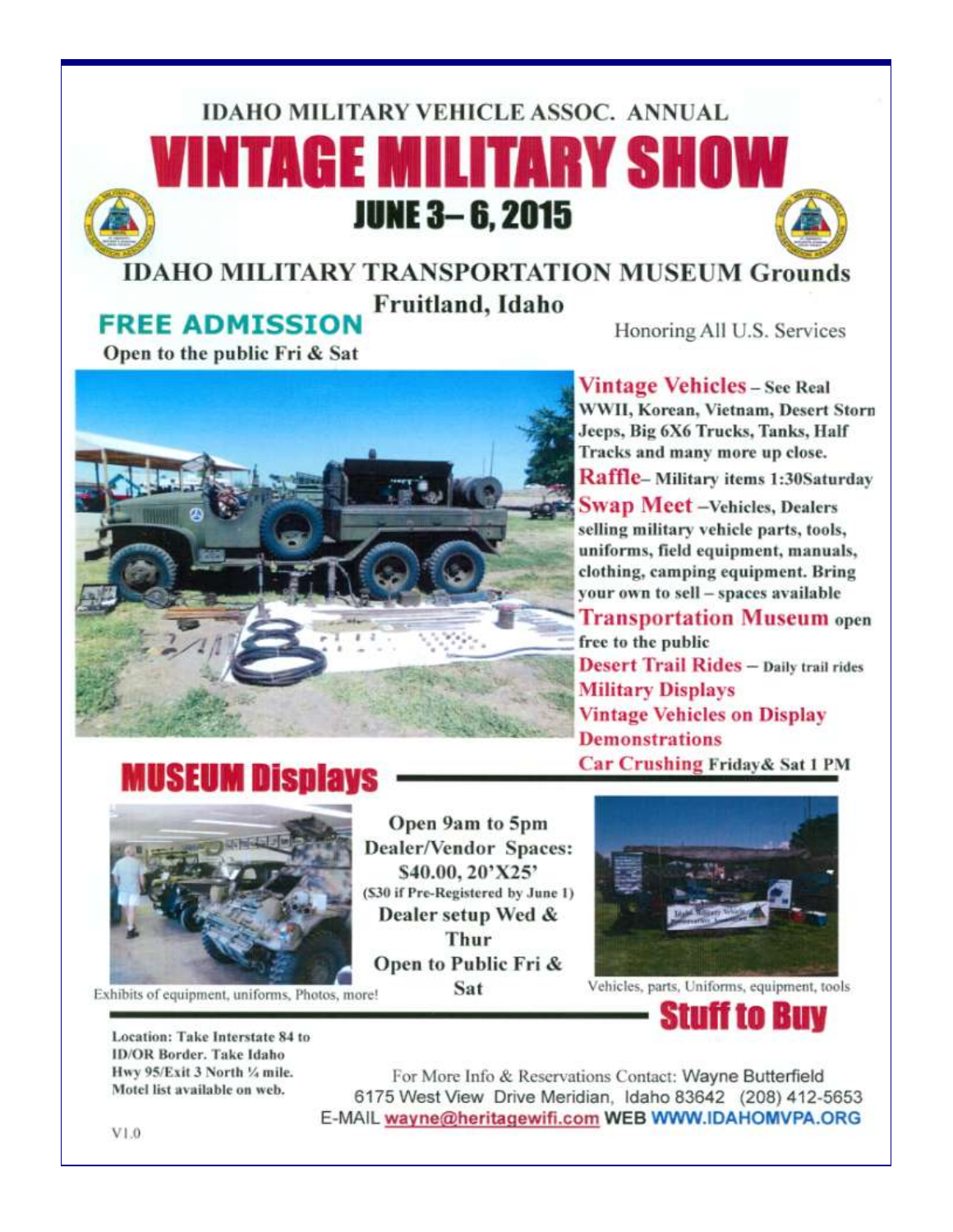## **MEMBER PROJECTS**

#### **Ford GPW Project By Jack Boggetti**

The New Year seemed like a good time to get started on our 1945 Ford GPW. We've been settled into our new home in Rexburg for awhile now and the time is right to start putting this old Jeep together.

The rolling chassis is a 1945 Ford GPW. I bought it from Dick B. a couple years ago. It was nicely restored and just needed to be dusted off and cleaned up. It came with the original glove box door still carrying the data plate with the frame serial number on it. Thanks Dick!

The body I'll be using is a used reproduction body.

We're dedicating this Jeep to my father. He served in the First Infantry Division (Big Red One) 18<sup>th</sup> Infantry, during WWII. He was awarded the Purple Heart on 12 December 44 in the Ardennes. We'll put his unit ID on the bumpers. Genuine GPW engines are scarce and expensive. I'm planning to use the 1950 CJ3A engine in the pictures.

Matching it to the T84 transmission requires changing the bell housing and swapping the 124 tooth ring gear for a 97 tooth ring gear. I have a GPW bell housing I bought from Dick Marker last year. And I was fortunate to find the correct flywheel with ring gear, rear engine plate, 6 volt starter and 6 volt generator over on this side of the state.

Ford wanted to be sure that their parts could be distinguished from Willys parts. Many parts on a GPW carry the Ford "F" script like the one on the side of the transmission case.

Now that I've got the engine up on the stand I'll be working on getting it cleaned up, tuned up, painted and ready to put into the frame.



### **MEMBER PROJECTS**

#### **Highland T Trailer restoration By President Bruce Gates**

This is the restoration of a 1943 Highland Body MFG. CO. Wooden 'Ben Hur' trailer. The long slow process of removing the wood without damaging it so it can be used as a pattern for the new wood. Background: this trailer came from Central Oregon from the ranch of a retired Forest Service Officer and Vietnam

Era navy Lt. Commander. He said the trailer was used by the Forest Service until about 10 years ago when he acquired it. It was used on the ranch and kept outside. Look how much original wood was still there!

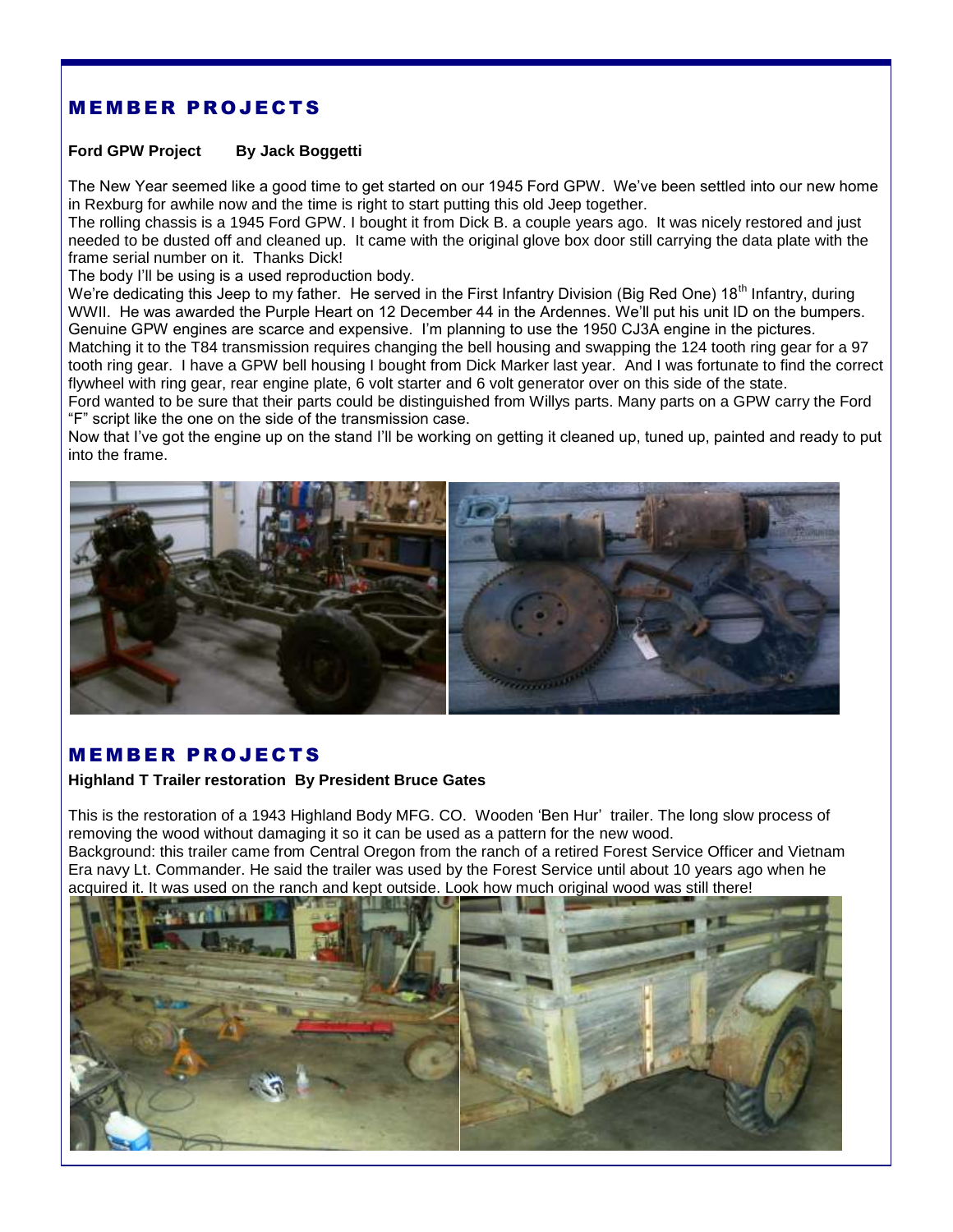



Photos above:

Boise Veteran's Day Parade is one of the club's biggest events and was well attended!



Bottom right photo. Some say any jeep can be restored. What do you say?